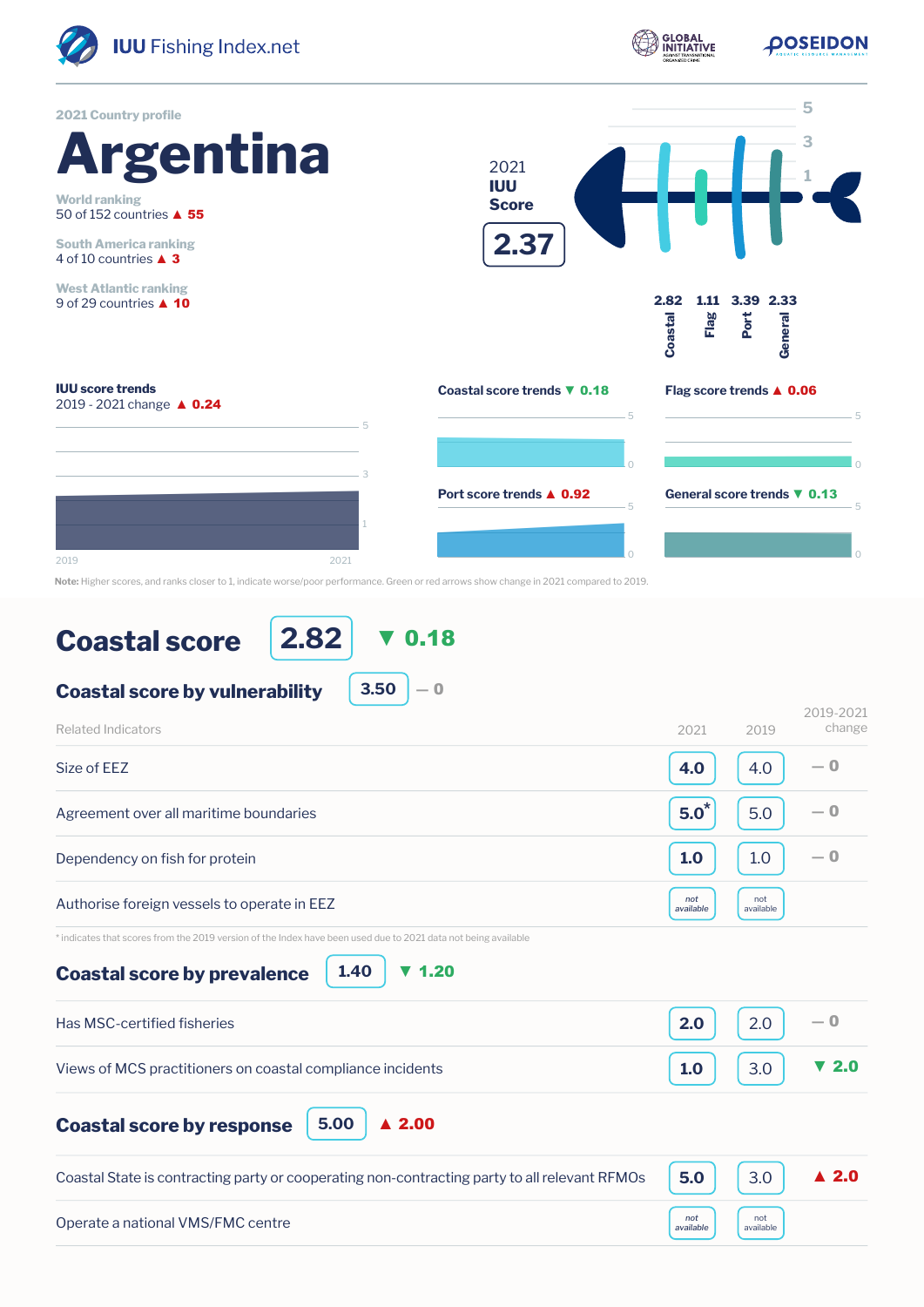| <b>IUU</b> Fishing Index.net                                                                                                                             | <b>GLOBAL</b><br>INITIATIVE | <b>OOSEIDON</b>             |  |
|----------------------------------------------------------------------------------------------------------------------------------------------------------|-----------------------------|-----------------------------|--|
| $\blacktriangle$ 0.06<br>1.11<br><b>Flag score</b>                                                                                                       |                             |                             |  |
| $-0$<br>1.00<br><b>Flag score by vulnerability</b>                                                                                                       |                             |                             |  |
| <b>Related Indicators</b>                                                                                                                                | 2021                        | 2019-2021<br>change<br>2019 |  |
| Distant water vessels on RFMO RAVs                                                                                                                       | 1.0                         | $-0$<br>1.0                 |  |
| Distant water vessels under several RFMOs                                                                                                                | not<br>applicable           | not<br>applicable           |  |
| 1.00<br>$-0$<br><b>Flag score by prevalence</b>                                                                                                          |                             |                             |  |
| Vessels on IUU lists                                                                                                                                     | 1.0                         | $-0$<br>1.0                 |  |
| View of fisheries observers on flag state compliance incidents                                                                                           | 1.0                         | $-0$<br>1.0                 |  |
| Views of MCS practitioners on flag state compliance incidents                                                                                            | 1.0                         | $-0$<br>1.0                 |  |
| $\triangle$ 0.22<br>1.33<br><b>Flag score by response</b>                                                                                                |                             |                             |  |
| Accepted FAO Compliance Agreement                                                                                                                        | 1.0                         | $-0$<br>1.0                 |  |
| 口<br>Registered vessels with foreign or unknown ownership                                                                                                | 3.0                         | $\blacktriangle$ 1.0<br>2.0 |  |
| Provision of vessel data for inclusion in Global Record                                                                                                  | 1.0                         | — 0<br>1.0                  |  |
| Compliance with RFMO flag state obligations                                                                                                              | not<br>applicable           | 1.0                         |  |
| Flag State is contracting party or cooperating non-contracting party to all<br>relevant RFMOs                                                            | 1.0                         | $-0$<br>1.0                 |  |
| Indicator 'Authorised vessel data provided to FAO HSVAR" used in 2019 has now changed to 'Registered vessels with<br>口<br>foreign or unknown ownership". |                             |                             |  |
| 3.39<br>0.92<br><b>Port score</b>                                                                                                                        |                             |                             |  |
| 4.50<br>Port score by vulnerability<br>$-0$                                                                                                              |                             |                             |  |
| <b>Related Indicators</b>                                                                                                                                | 2021                        | 2019-2021<br>change<br>2019 |  |
| Number of fishing ports                                                                                                                                  | 4.0                         | — 0<br>4.0                  |  |
| Port visits by foreign fishing or carrier vessels                                                                                                        | 5.0                         | 5.0<br>$-0$                 |  |
| $\blacktriangle$ 1.50<br>2.50<br>Port score by prevalence                                                                                                |                             |                             |  |
| Views of MCS practitioners on port compliance incidents                                                                                                  | 1.0                         | 1.0<br>— 0                  |  |
| View of fisheries observers on port compliance incidents                                                                                                 | 4.0                         | 1.0<br>-3.0                 |  |